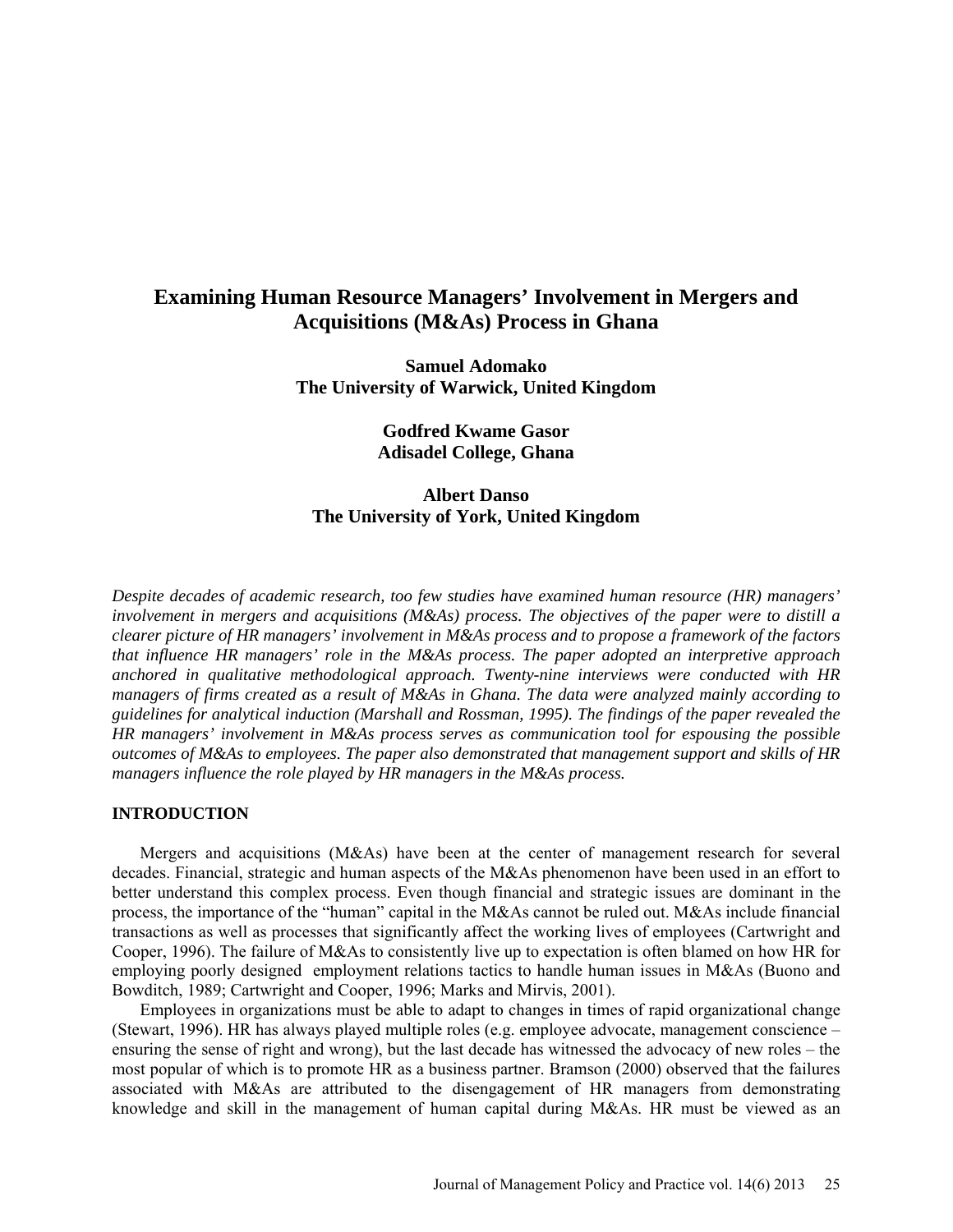intrinsic part of the integration team in any M&As because of its ability to evaluate the compatibility of corporate cultures and different options for combining enterprises. HR must therefore be the trusted source of information for employees on any information regarding M&As.

It has been observed that despite the recent boom in M&As driven by globalization, technological change and deregulation (Schweiger and Goulet, 2000), statistics have shown that the outcome of M&As is mostly disappointing (Overman, 1999; Schuler and Jackson, 2001, Schweiger, 2002). Research has suggested that the challenge of M&As has to do with the management of people (Antila and Kakkonen, 2006).

Although studies on M&As and the HR function are not scarce, it is still unclear to distill a clearer picture of HR managers involvement in M&AS process and for the factors that influence HR managers' role in M&As process, there is further paucity of research. The present research attempts to fill this gap. HR issues are of critical importance to M&As success, hence relegating the strategic role of HR managers from the M&As process is capable of derailing alliances that have the prospects of financial success. This value - based perspective requires a systematic effort from HR managers to make the HR function play a strategic partnership role at all stages of the M&A process.

The factors that influence HR managers' involvement are significant for HR managers and others involved in corporate planning decisions. The study would add to existing knowledge in the field of study and provide the platform for further research on the phenomenon of study. The main aim of the study is, therefore, to propose a framework of factors that influence HR managers' role in M&As process.

# **LITERATURE REVIEW**

This section reviews extant empirical literature on M&As, HR managers' involvement in M&As, and factors affecting the role of HR managers in organizations.

## **Mergers and Acquisitions**

Various motives such as market-access, expansion, diversification, distribution network, sustainable competitive advantage, response to revolutionary change in the industry and/or acquisition of knowledge of other businesses, have been found to drive M&As (Deiser, 1994; Kruger and Muller-Stewens, 1994; UNCTAD, 1999, 2000; von Krogh et al., 1994). Marks and Mirvis (2001) have observed that the merger of separate entities into a new firm or the acquisition of a firm by another has become a regular component of the managerial decision making process. Perhaps, a merger or acquisition may lead a firm to pursue a strategy that would otherwise be too costly, risky, or technologically advanced to achieve its objective.

On the other hand, other acquisitions or mergers can be defensive moves to protect market share in a declining or consolidating industry. The overarching reason for merging with or acquiring another organization may be that the union or acquisition may be able to help the firm attain its strategic goals more quickly and inexpensively than if the company acted on its own.

Marks and Mirvis (2001) argued that in this era of intense and turbulent change, involving rapid technological advances and ever increasing globalization, M&As enable organizations to gain flexibility, leverage competencies, share resources, and create opportunities that otherwise would be inconceivable. This helps organizations to achieve their strategic intent and fulfill stakeholder expectations.

The major problem with M&As appears to be the high failure rates. Soderberg and Vaara (2003) claimed that cross-border M&As frequently fail to deliver the synergistic or other benefits strived for, lead to human resource and cultural problems, result in power plays, and often produce problematic consequences for various internal and external stakeholders. This is particularly significant given the rapid rise in international M&As in recent years and their growing spread into sectors in which they used to be relatively rare, including the public services.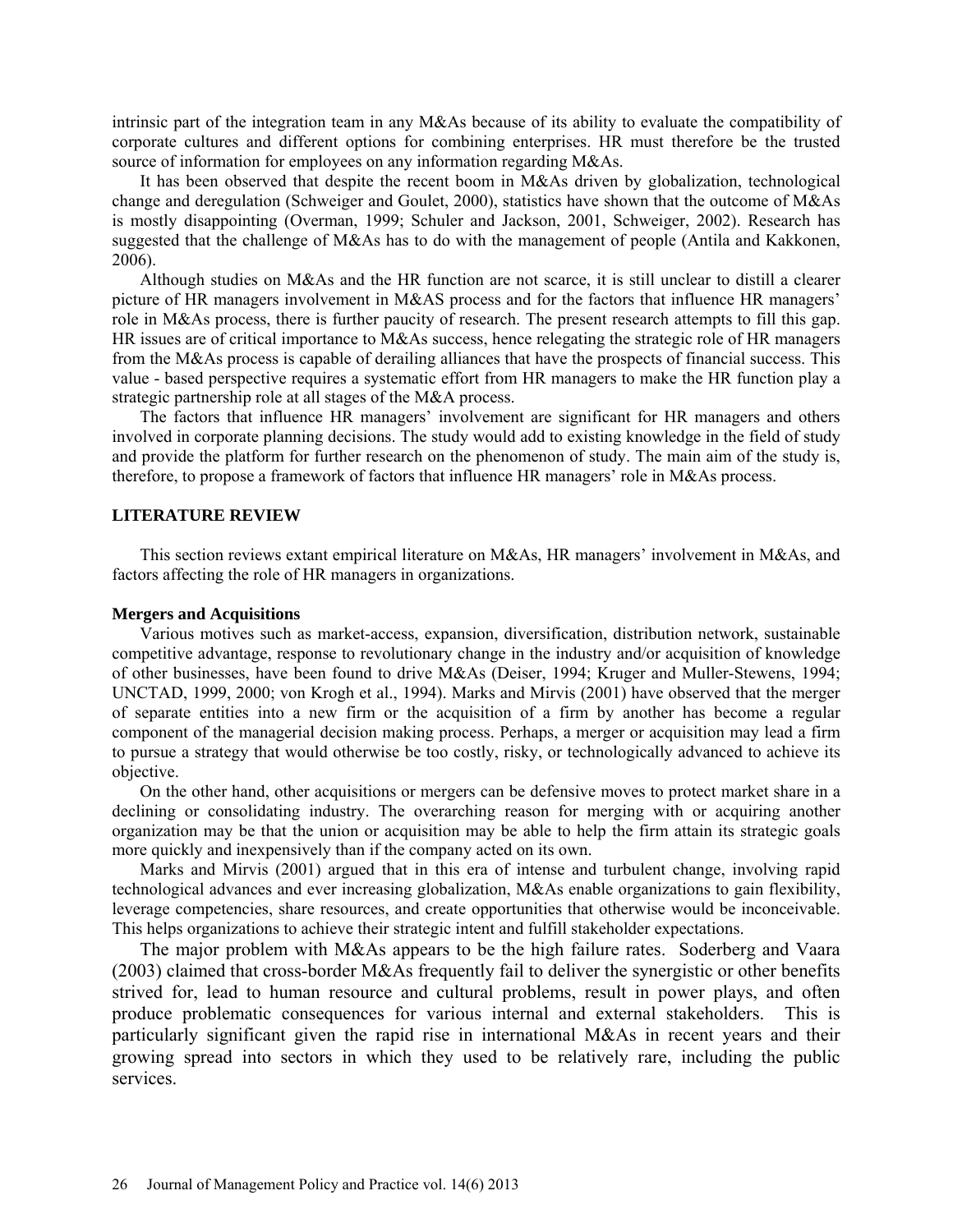## **HR Managers' Involvement in M&As**

Research evidence has demonstrated that most HR managers feel that they do not have enough knowledge of M&As process to be able to contribute to the discussion of M&As (Antila and Kakkonen, 2006). It seems to suggest that HR managers are distant from the due diligence processes of M&As as such their contributions to M&As process in terms of transfer of strategic capabilities, organizational learning and organizational change processes have not been fully utilized. This point is advanced by Tanure and Gonzalez-Duarte (2007), arguing that HR managers' contribution to the value-creation process has not been fully utilized. Value creation in M&As depends on the successful management of people-related issues.

The practical implications are that even though HR managers should seek to undertake a more active and strategic role in M&As by contributing effectively to the performance of the organization, their actions are shaped by the consistency between discourse and practice of chief executive officers regarding the importance of people within organizations (Tanure and Gonzalez-Duarte, 2007). Any disparity between this discourse and practice is likely to affect the role played by HR managers within organizations.

The effort to effectively communicate to various stakeholders should be among the top priorities of HR managers following an M&A (Clemente and Greenspan, 1998; Gall, 1991). The announcement of the M&As deal usually increases employee uncertainty and raises questions (Hubbard, 2001; Risberg, 1997). Challenges, which may negatively affect the subsequent integration process, can be made at the very early stages of the process. Such challenges include the briefing of employees on the M&A by outsiders (Clemente and Greenspan, 1997). Companies should not overlook that the first impression could be of vital significance (Appelbaum, Gandell, Yortis, Proper, and Jobin, 2000). Failure to quickly communicate with employees could result in the spreading of unfounded rumors, while anxiety increases and may lead to negative attitudes towards M&As. Research has shown that this might be a significant challenge, as each M&A is unique (Clemente and Greenspan, 1998). Success, to a large extent, depends on the effective communication from the first minute of the announcement of the deal (Cartwright and Cooper, 1996).

Ulrich (1998) argued that HR managers are not fully comfortable or compatible in the role of change agent and that their task is therefore not to carry out change but to facilitate change. HR managers have to be fully aware of the reasons why people resist change and the approaches that can be adopted to overcome resistance to change.

## **Factors Influencing the Roles of HR Managers in Organizations**

Studies on the role played by HR managers in the M&As processes are scarce. According to Bjorkman and Søderberg (2003), top management's low expectations with regards to the strategic contributions of the HR function seem to have contributed to the limited HR managers' role in the postmerger change process. Furthermore, organizing the work of HR to satisfy the expectations of international organization, HR managers appear to focus on how to organize their work rather than their potential contributions. Top management's focus on financial rather than people management, and the use of external business consultants to play a key role in HR development may influence the non-strategic role of HR managers. In addition, the theoretical study of Aguilera and Dencker (2004) have highlighted that the role played by HR managers in cross-border M&As is conditional on the strategic rationale chosen by merging firms.

Research evidence has suggested that a variety of factor affect the role of HR managers in organizations (e.g. Kane and Palmer, 1995; Kelly and Gennard, 1996, 2001; Hall and Torrington, 1998; Truss, 2003). These factors include the orientation of top management to people management; the expectations line managers have of HR and the skills, abilities and competencies of HR managers themselves.

The importance of top management in defining the roles of HR has been shown in many studies (e.g. Beer et al., 1985; Purcell and Ahlstrand, 1994; Kelly and Gennard, 1996, 2001; Nankervis et al., 2002; Ulrich, 1997; Kane et al., 1999; Truss, 2003; Jacoby, Nason and Saguchi, 2005). These studies have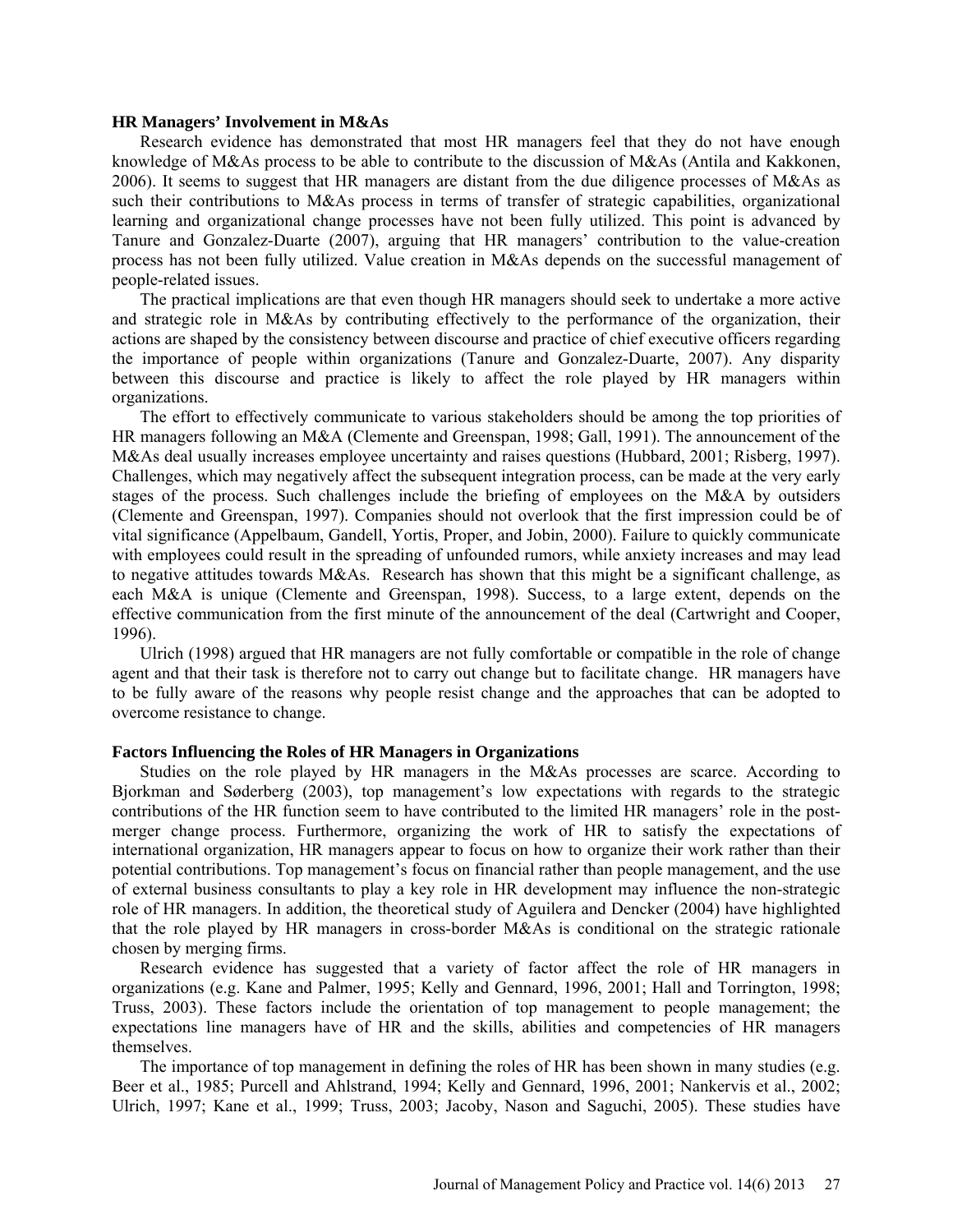emphasized the role of both the top management team as a whole and the role of the CEO/MD as a single actor. A commonly shared opinion is that the attitude of top management towards people management defines the role of the HR managers in organizations.

Line managers have been argued to have effect on the role of HR managers. As Truss, Gratton, Hope-Hailey, Stiles and Zaleska (2002) have argued, the line managers' expectations for HR function affect the role assumed by the function. Their expectations are important because they perform the strategic role together with the HR function. Studies have shown that there are differences in the perceptions of line managers and HR managers in the meaning of the strategic role of HR. Wright, McMahan, Snell and Gerhart (2001) found that line managers rated all five defined roles of HR lower than HR executives, especially the roles with more strategic importance. Buyens and De Vos (2001) pointed out the differences in value perceptions concerning the value of HR between line managers, top managers and HR managers.

## **RESEARCH METHODOLOGY**

The methodological choice reported in this paper provided elucidates the guidelines on how to gather the needed information to achieve the objectives of the paper. This increased the possibility to receive appropriate answers to the research questions and make valuable conclusions. The study adopted an interpretive approach anchored in qualitative methodological approach. The qualitative study is defined as an inquiry process of understanding a social or human problem, based on building a complex, holistic picture, formed with words, reporting detailed views of informants, and conducted in a natural setting (Creswell, 1994). For qualitative studies the research problems needs to be explored because little information exists on the context that may shape the understanding of the phenomenon being studied.

Because the focus of the study was on the role of HR managers in M&As process, participants were selected on the basis of following criterion: all participants had to be HR managers of firms that has been acquired or has acquired or merged with other firms. Participants were recruited from a database compiled by Association of Ghana Industries. Although business registers in Ghana are not complete (Buame, 1996), the Association of Ghana Industries' Register is updated every three months.

In-depth interviews were conducted with 29 HR managers of firms created as result of a merger or acquisition in Ghana. The study period ranged between January and June, 2010. The data collection lasted between 45 minutes to one hour for each respondent interviewed. Interviews in qualitative research are usually wide ranging, probing issues in detail. After some introductory questions, all participants were asked the same questions.

## **RESULTS AND DISCUSSION**

Although conducting qualitative interviews may appear scattered, unsystematic, or even daunting to professionals unfamiliar with the techniques, what the researcher does with the textual data once they are collected may appear even more so. What is required for the analysis of texts and observational data is some means of discovering systematic patterns or relationships among categories (Agar, 1980).

The data were analyzed mainly according to guidelines for analytical induction (Marshall and Rossman, 1995). Marshall and Rossman (1995) identified five modes of inductive data analysis: organizing the data; generating categories, themes, and patterns; testing the emerging hypotheses against the data; searching for alternative explanations of the data; and recording the finding. In analyzing the data collected, the researcher began with a careful and an intensive reading of the transcripts from the responses collected through the interview sessions. This helped the researcher to gain familiarity with the text and also discover patterns or relationships that are repeated among respondents. After careful reading, the data was coded using tabs and marginal notes. After coding, the results or findings were organized and analyzed based on the research objectives.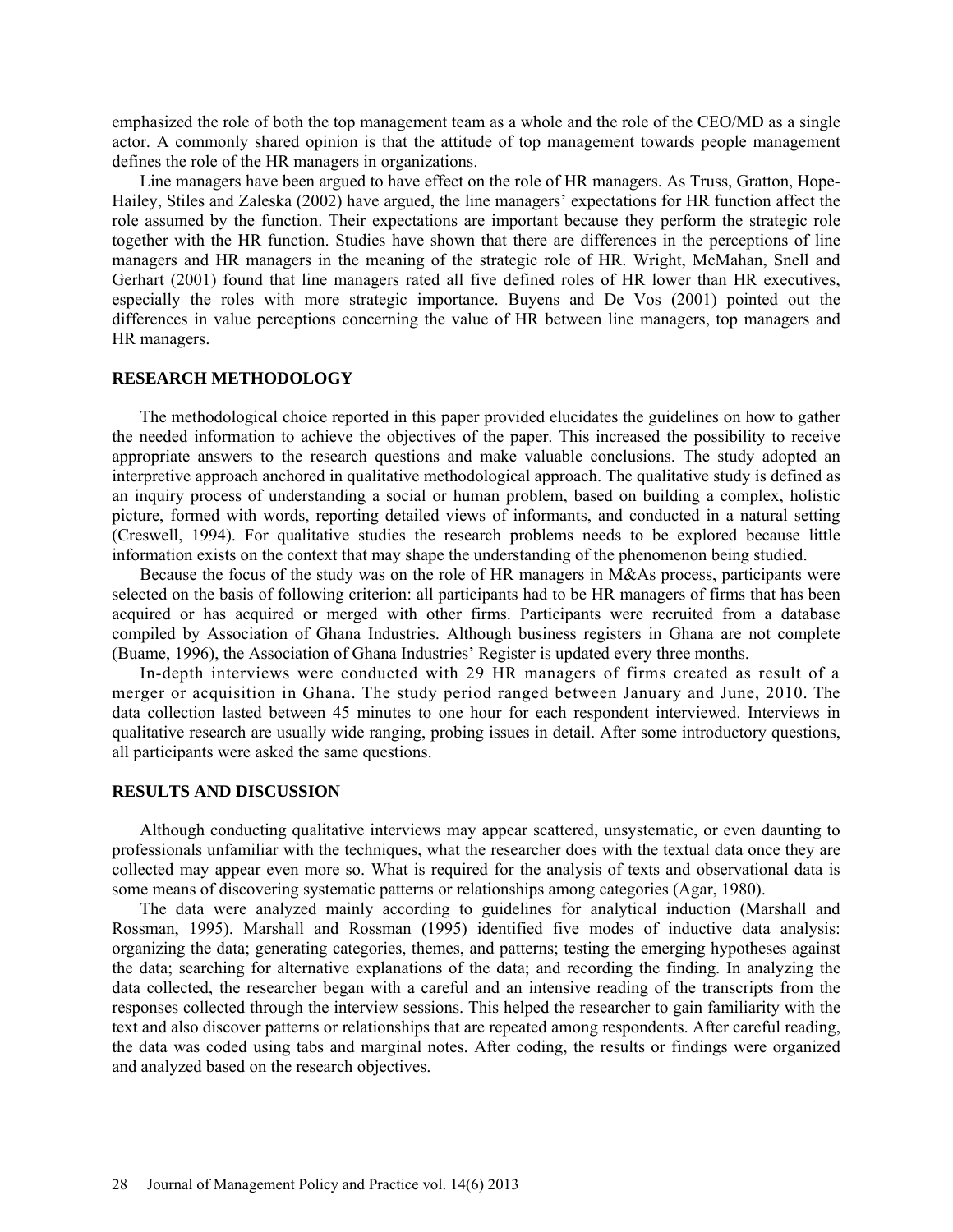## **HR Managers' Involvement in M&As Process**

One of the objectives of this paper was to examine how involved HR managers were in the initial planning and preparation of the M&A and the specific advice they gave during the process. The findings showed that majority of the respondents were involved in the initial planning and preparation of the M&A process. Their roles at this stage involve providing an HR audit to the M&As team. As one respondent indicated:

 *''as the HR manager, I was made aware of management's intention to go into merger one clear year before the due date. I was required to undertake a massive HR audit in order to ascertain the manpower base of my company and the implications of the merger. Following this, I developed an integration map for the merger. I got the HR audit of our partner company which helped me in this regard. I made management aware of the implications; the need to lay-off staff and the need to re-grade and redesign the staffing matrix among others''.* 

## Another respondent also stated that:

*''I was invited and informed about the decision to merge the two companies. I submitted an HR audit as requested. This gave us a comprehensive picture of the staff numbers of the two companies… my advice basically was informing management to take a proactive step in putting mechanisms in place that would enable us deal with the possibility of laying off staff and to prevent early resistance to the deal''.*

Some of the HR managers indicated that they were not involved in the initial planning and preparation of the M&As process revealed that:

*''normally, the bigger company coming to acquire the smaller company does all the due diligence using their own consultants or transaction advisors. The local HR manager has little to say. At a certain point, when the due diligence is completed and it comes to the implementation that is when the HR manager comes into sharp focus…it is when the acquirer wants to know the staff numbers that they consulted the HR manager on issues regarding redundancies, training and ways to deal with staff at this point''.* 

The findings showed that HR managers were consulted during the M&A process. Management was advised by the HR managers in most cases to retrain those workers who were likely to be retained after the M&As process. Again, all key stakeholders should get involved in early negotiations with the unions to determine severance pay for affected workers, and also employ the necessary educational interventions to deal with the inevitable culture challenges that are likely to be encountered.

The findings from the paper also showed that majority of the respondents were involved in the initial planning and the preparation of the M&A of their individual companies. HR managers provided management with HR audits and advised on the need for the firms to put in place mechanisms to deal with redundancies, resistance before they occur and train workers who would be retained in advance.

Bjorkman and Søderberg (2003) emphasized this role and stated that the HR manager should take part in the process from its earliest phase (i.e. from the due diligence period).

According to Barros (2003), 63% of M&As fail due to problems related to management of people, because HR managers rarely take part in the beginning stage of the M&A process. This paper did not reveal any people related problems in M&As in Ghana. Perhaps this is explained by the level of involvement of the various HR managers from the very beginning of the M&As process.

## **Communications Role of the HR Manager in M&As Process**

The paper sought to examine the role of HR managers in communicating M&As information to key stakeholders. All the 29 respondents revealed that they were actively involved in communicating to employees and stakeholders the necessary information about the M&A. One of the respondents indicated that:

"*I held branch meetings with our staff to let them know the implications of this M&A, the opportunities and threats it posed and how they could maximize this opportunity……I visited each branch twice prior to the exercise".*

Indeed, HR managers are recognized and assigned the responsibility to communicate issues likely to affect to employees in the organization. Most of the respondents indicated that sensitizing workers about the incoming change, letting employees know that the advantages of the M&A outweigh its disadvantages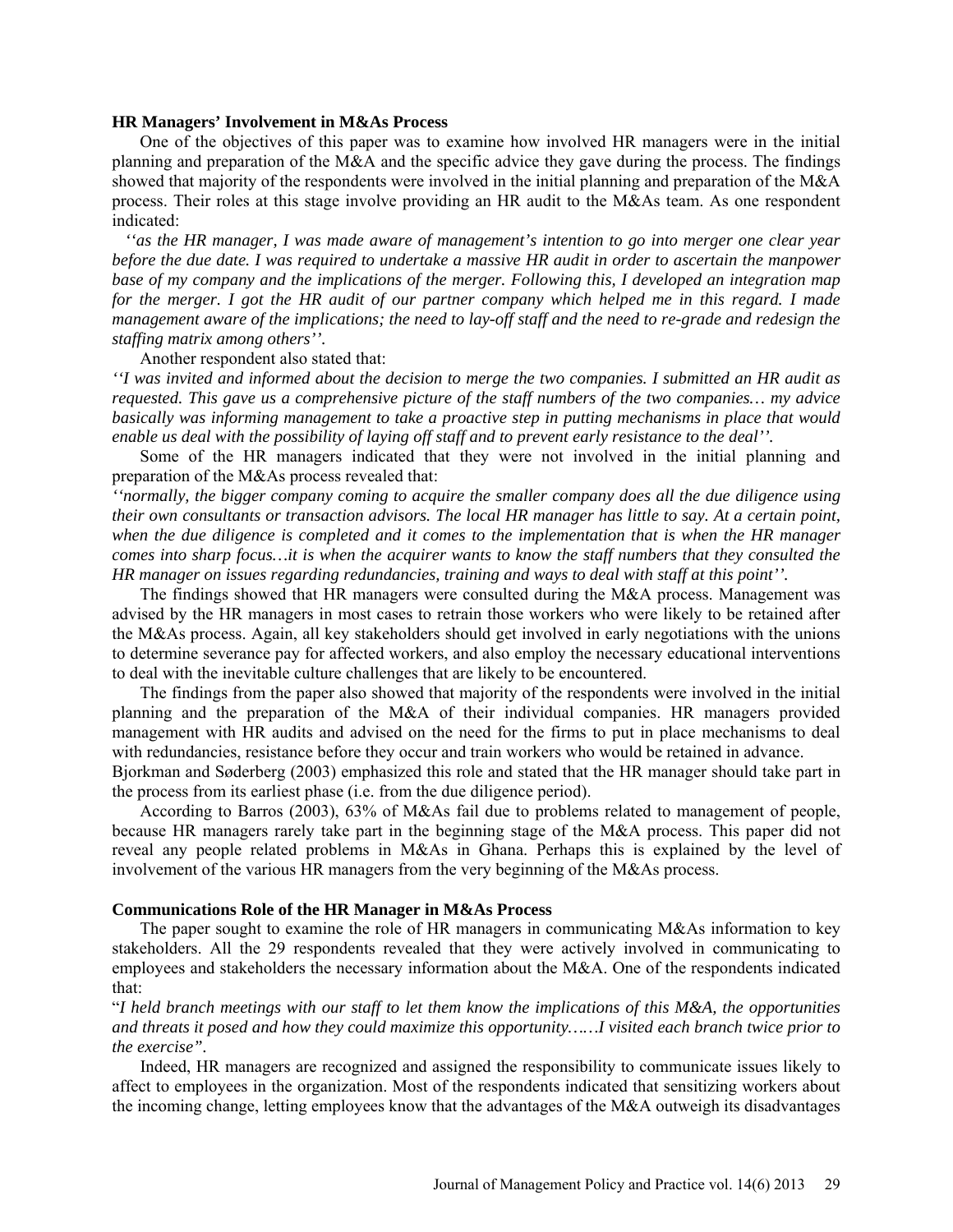help in defusing any form of fear among employees thereby gaining their supports. A respondent stressed that;

*''the HR was the main department tasked to communicate the M&A decision to the staff especially, those who were to be sent home and what was to be done for them as well as the need for the merger… the communication was initially done through e-mails, staff durbars and the use of the company bulletin. The durbars were held every two weeks and after two months, the affected staff was written to''.*

In HR managers' communication roles, a respondent indicated a strict adherence to the Labor Act, 2003 (Act 651) in Section 65 in subsections 1 (a) and (b) in their approach to communicating the M&A decision to the key stakeholders. The Act states that;

*"when an employer contemplates the introduction of major changes in production, program, organization, structure or technology of an undertaking that are likely to entail terminations of employment of workers in the undertaking, the employer shall (a) provide in writing to the Chief Labor Officer and the trade unions concerned, not later than three months before the contemplated changes, all relevant information including the workers likely to be affected and the period within which any termination is to be carried out, and (b) consult the trade union concerned on measures to be taken to avert or minimize the termination as well as measures to mitigate the adverse effects of any terminations on the workers concerned such as finding alternative employment".* 

In respect of the frequency of communication, the results showed that some of the HR managers organized regular meetings and durbars to communicate information to the stakeholders about the M&As. The findings showed that the meetings and durbars are organized to minimize to provide information to employees about the purpose of the merger or acquisition.

## A respondent indicated that:

*"you therefore have to hold workers durbar to inform them about the truth, to dispel rumors, misinformation or disinformation".*

On the contrary, another respondent held the view that communication during M&As should be controlled. According to this respondent, since information coming out of M&As are not always good news, employees may not be committed after the M&A announcement.

## **Challenges of Integration During M&As**

Some of the challenges identified in the research included culture incompatibility, adopting entirely new work processes, the problem of 'power play' where the dominant company strategically puts its personnel in key positions for example, finance and operations.

## A respondent indicated that:

*''there is the problem of different organizational cultures that must be merged. This is not achieved easily. It is really difficult, in fact, currently we are still training our staff to adapt to a new culture that matches our new strategy. I guess this may take a while to achieve. The second problem is the difference in organizational structure. It is HR's role now since the merger inevitably demands a restructuring to suite the acquiring company's strategy''.*

In a response to a question as to how they dealt with the challenges, a respondent revealed that *"we organized orientation and reorientation for both local and expatriate staff to appreciate the need for a shift in culture and also realign behaviors and attitudes to meet the new corporate strategy. As regards the acquiring company getting its people into key positions, it was management decision for which HR has nothing much to do".*

Further, the findings also identified training, education and communication as the main approaches adopted by the various HR managers in resolving the challenges posed by the M&A.

This paper showed that HR managers were actively involved in communicating issues concerning M&As to the key stakeholders. HR managers used various media to communicate the M&A decision. These include meetings, durbars, company bulletins, newsletters, and using union leaders. These efforts indicate the importance of communication to the success of any M&A process. The importance of communication to all M&As was amplified by Clemente and Greenspan (1998) who observed that, failure to communicate with employees could result in the spreading of unfounded rumors and anxiety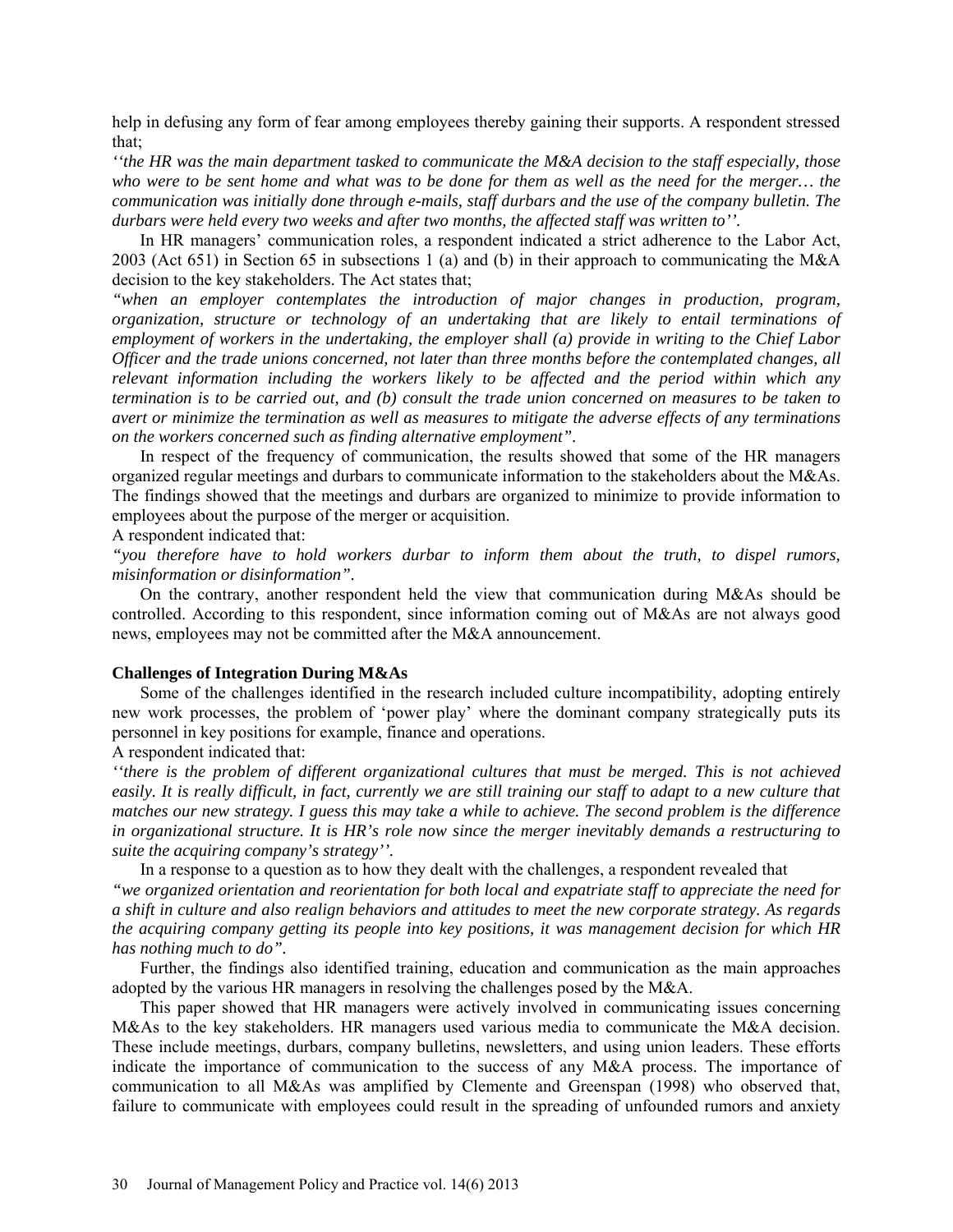increases that may lead to negative attitudes towards the M&A. This is supported by Cartwright and Cooper (1996) that the success of M&As to a large extent, depends on the effective communication from the first minute of the announcement of the deal. The findings of this study did not reveal any major resistance to the M&As in Ghana. This shows that the HR managers did play their communication roles effectively.

The findings of the paper revealed that M&As process comes with a lot of challenges of integration. These challenges include cultural incompatibility, changes in organization structure leading to job losses or changes in positions and job roles, a shift from superior-subordinate performance system to a more integrated multi-tiered performance management approach.

There was also a challenge of synchronizing compensation schemes of M&As that may be accepted by the stakeholders. These challenges from the study were dealt with through various interventions including education, training and re-training, orientation and the use of change champions. Pande and Krishnan (2007) for instance, identified cultural dissimilarity as a major challenge which when not handled well may lead to altered behavior, reduced productivity, stress, illness, accidents , conflicts and a total lack of commitment to make mergers work.

Nickels, McHugh and McHugh (1999) have reiterated this point, arguing that cultural incompatibility is being widely reported as a cause of poor merger performance. Even though this study identified culture as a challenge, its negative effects as suggested by the supporting literature was not reported in any of the companies this research studied. This indicates that the HR managers had used the right interventions and did so effectively.

## **Staffing the New Company after the M&A**

The study sought to examine the role of the HR managers in staffing the new organization after the M&A deal is concluded. All the 29 respondents revealed that they organized training and orientation workshops and seminars to get their workers prepared for their jobs. The following were some of the responses given:

*''we retrained them and also embarked on orientation and used job rotation to get them prepared to become multi-skilled, a prerequisite for the new tasks and jobs introduced,…we used coaching, on-thejob training, formal education where some of the staff were sent outside to acquire specific experiences that the organization itself could not give in-house''.*

*''Employees were sent on short courses organized by various educational institutions in Ghana and abroad. The HR department itself organized re-orientation breaks where the values, the mission and vision of the firm are explained to stakeholders…………..re-integration workshops, personal upgrade seminars, matured students classes and small scale business skills workshops…customer service training, general management and development programs…………..training in computer skills for those who now have to use the computer in their daily jobs''.* 

These were the efforts deployed by the various HR managers to get their individual workers to live up to and work through the changes and demands of their new companies and the success of the M&A strategy.

The paper also showed that the various HR managers used training and retraining workshops, orientation and coaching to prepare their workers to enable them do their individual tasks effectively. According to the findings, the training workshops were organized either on- the –job or outside the company especially organized by educational training institutions. This finding is consistent with Flippo's (1980). Flippo (1980) emphasized the importance of training as a means to achieve change in organizations. This is supported by Antila (2006) who conceived that, employee training and development is not only an activity that is desirable but also an activity that an organization must commit resources to if it is to maintain a viable and knowledgeable work force.

## **Managing Compensation During M&As**

The most contentious issue HR managers have to deal with in any M&As situation is the issue of compensation (Pande and Krishnan, 2007). In view of this, one objective of the paper was to examine how HR managers deal with issues concerning compensation. Majority of the respondents indicated that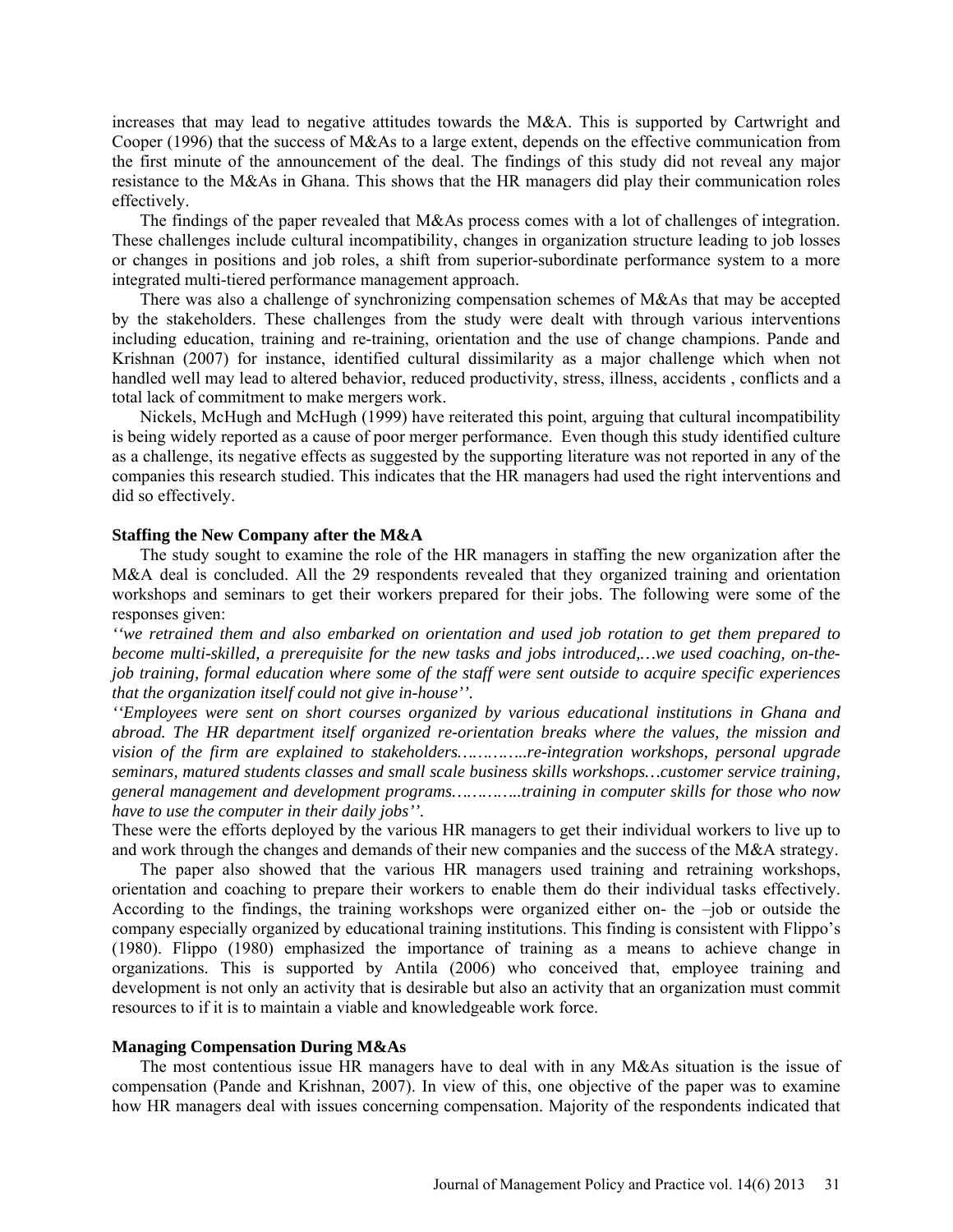they played active roles in designing severance packages for affected staff as well as a new compensation scheme for the new companies. For instance, the respondents mentioned that they considered factors such as the number of years an affected employee worked with the company, his or her current salary level, the company's financial strength and more importantly the number of workers affected before they took any compensation decisions. A respondent stressed that:

 "*the length of service, the affected worker's current pay, the company's financial strength, the number of people going, because at the end, it is going to translate into cost."* 

In respect of designing a common compensation scheme for the new company especially when it involves bringing employees who were paid on different compensation structures, majority of the respondents indicated it was a major challenge to them. They mentioned synchronizing pay tunes of expatriate workers and local employees had been one of the major problems.

The paper showed that in designing severance packages for affected staff, majority of the respondents were involved. This indicates how important the issue of compensation is in organizations. However, in designing a common compensation scheme that ensures equity for the new companies after the M&As, about half of the respondents did not face any problem at all because all they had to do was to use industry benchmarks which posed no difficulty. The other half of the respondents believed that there were disparities which they had to resolve that required a lot of effort and careful consideration. According to Pande and Krishnan (2007), two Indian firms; Glaxo and Wellcome could not merge for seven years because of high pay differential between their workers. The reason for the relatively smooth synchronization of pay schemes in Ghana could be attributed to the absence of high pay differential between the merging companies.

# **FRAMEWORK OF FACTORS THAT INFLUENCE HR MANAGERS' ROLE IN M&As**

The main purpose of the paper was to propose a framework of the factors that influence HR managers' role in M&As process. The framework is the study's contribution to the literature. The framework also serves as a guide to HR managers and other individuals interested in M&As as a field of study.

## **Support from Management**

The findings suggest that support from top management has an impact on the role of HR managers in an organization. Management support determines the role of HR managers in the M&A process. As one of the respondents indicated:

''*having a seat on the management team reflects the importance of HR in an organization, however, it seems that the place on the management team does not automatically mean a strategic role or comprehensive involvement in the acquisitions process. It gives access to information, but the way information is used is left to HR managers themselves''*.

This appears to suggest that support from top management is a critical factor in determining the effectiveness of the role the HR manager. As observed by Antila and Kakkonen (2007), many M&As cases take place in business units (BUs) and sometimes are not discussed at corporate level. For this reason, there is the need for good relationships and trust among HR managers, line and top managers.

## **Skills of HR Managers in M&As**

The most important factor that can affect the roles of HR managers is their ability to show the importance of HR-related issues in the M&As process. This argument was presented several times by both HR managers and other senior managers (Antila and Kakkonen, 2007). The technical, procedural and managerial skills of the HR Manager and their knowledge of the organization's business are two critical issues are very important in defining the factors the impact HR managers' activities in the M&A process.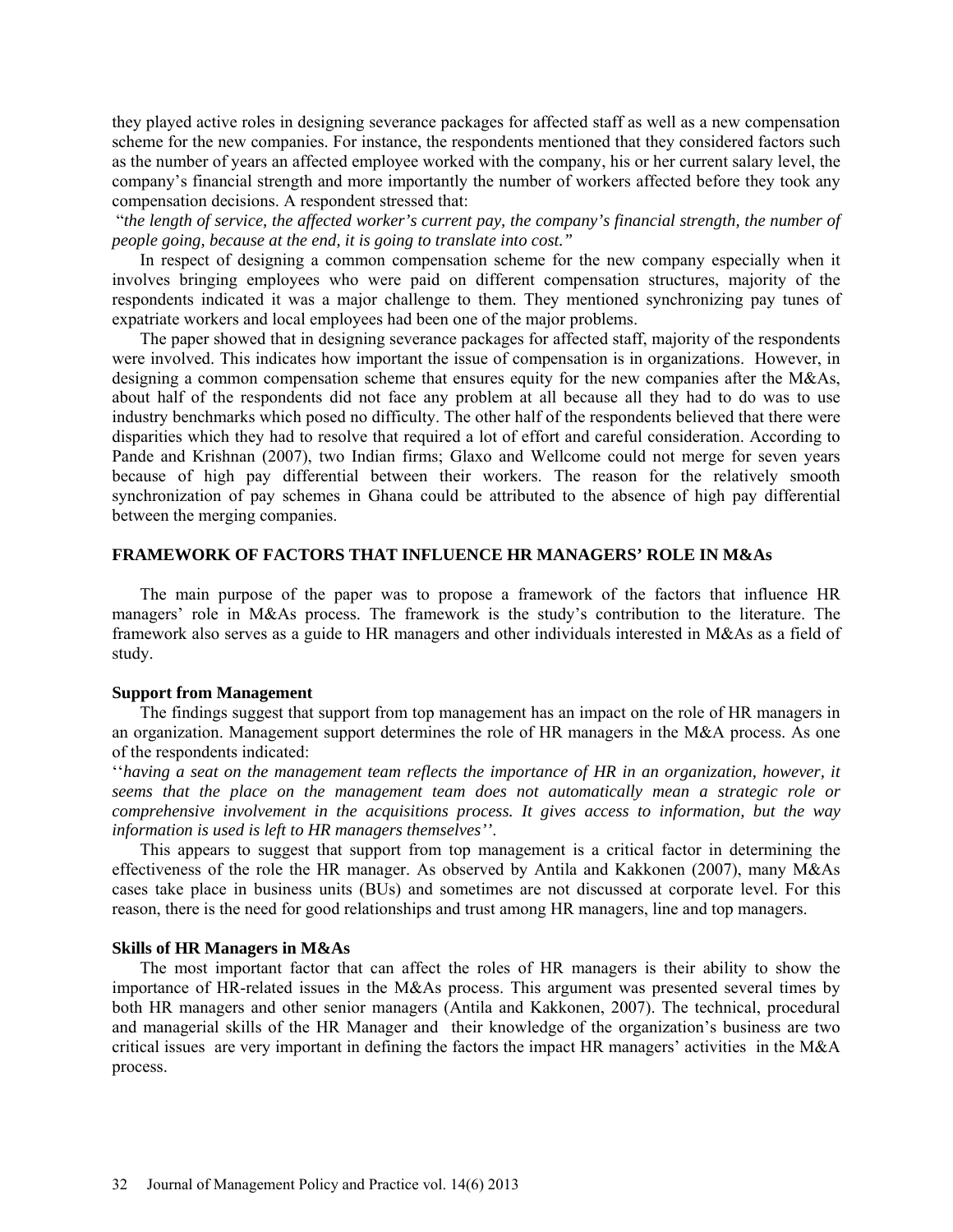One of the respondents indicated that,

*''my previous experience in M&As affects the roles I can play in the organization when it comes to decisions concerning subsequent M&As''.*

In addition, HR managers need to be active and use self-initiative in their organizations. HR managers must actively figure out what is happening in the organization and offer their help to the managers responsible for M&As. Another respondent argued that ''*the HR manager's capabilities and activities are tightly connected to his or her interpersonal skills as well''*. This suggests that interpersonal skills and the ability to build relationships with other managers definitely affect the roles of the HR manager. Figure 1 below depicts a framework of factors that influence HR managers' role in M&As process. The rationale behind the framework is that despite decades of academic research, scholars have paid little attention to the factors that impact on HR managers' role during M&As process.

**FIGURE 1 Framework of the Factors that Influence HR Manager's Role in M&As Process**



## **CONCLUSION**

The various responses from the paper showed that the HR managers were actively involved in the M&As that have taken place in Ghana. Their involvement in the initial planning and preparation of the M&As, their advice in addition to the active roles they played in communicating the relevant information to stakeholders impacted positively on M&As process of the studied organizations. This appears to explains why there has not been any noticeable or violent resistance the M&As in Ghana.

The paper also showed that the HR managers were effective in using interventions to identify challenges such as cultural incompatibilities, redundancies, and staffing the new company. The lesson here is that with effective education, training and orientation coupled with effective communication and leadership, the challenges of M&As can be mitigated. This again explains why most organizations have not experienced any M&As failures in Ghana.

The findings showed that management support and skills of HR managers influence the role played by HR managers in the M&As process. Finally, the findings indicated that HR managers were involved in designing compensation systems that ensured equity for the companies created out of the M&As. Even though disparities and differentials were reported, the HR managers reported no difficulty in having their employees accepting the salaries negotiated for them. This finding runs contrary to what Pande and Krishnan (2007) reported in two Indian companies. They reported two cases of legal issues related compensation in M&A activity. According to Pande and Krishnan (2007), the two companies could not merge for seven years because of high pay differential between their workers. The relative ease with which HR managers in Ghana are able to design an acceptable compensation systems during M&As may be that there were no high pay differentials between employees of the acquired and the acquiring firms or between employees of the merging firms.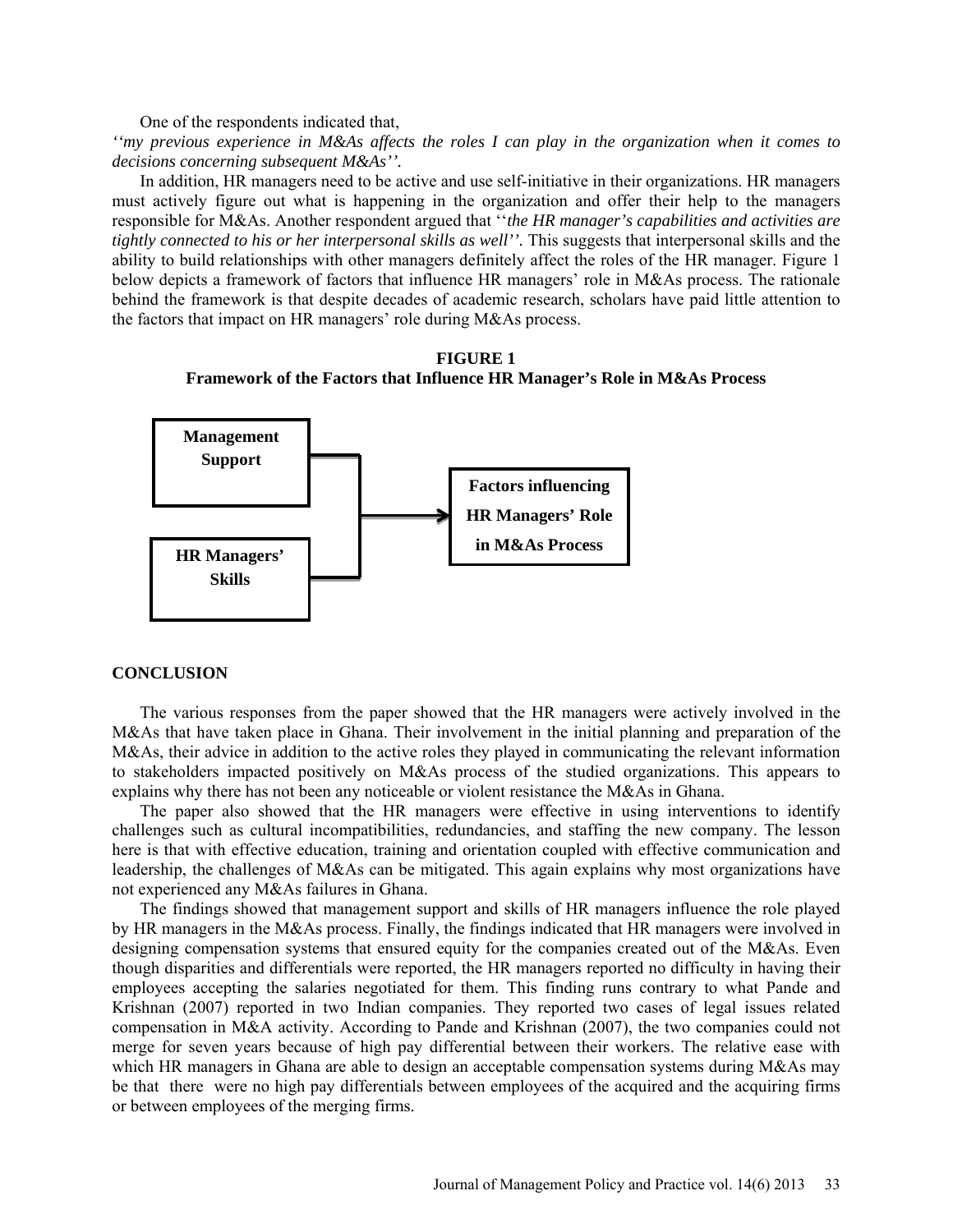# **REFERENCES**

Agar, M. (1980). *The professional stranger: an informal introduction to ethnography*. New York: Academic Press.

Antila, E.M. Kakkonen, N. (2006). The role of HR managers in international mergers and quisitions: a multiple case study'. *The International Journal of Human Resource Management,* 17(6), 999-1020.

Appelbaum, S., Gandell, J., Yortis, J.H, Proper, S. and Jobin, F. (2000). Anatomy of a merger: behavior of organizational factors and processes throughout the pre- during-post-stages. *Management Decision,*  5(2), 649-661.

Barros, B.T. (2003). *Fusoes e Aquiscoes no Brasil: Entendendo as Razoes dos Sucessos e Fracassos,* Atlas, Sao Paulo.

Beer, M., Spector, B., Lawrence, P., Quinn Mills, D. and Walton, R. (1985). *Human resource management: a general managers' perspective to text and cases*, Free Press, New York.

Bjorkman, I. and Søderberg, A-M. (2003). Quo vadis, HR? An analysis of the roles by the HR function during the post-merger process. In Søderberg, A.-M. and Vaara, E. (Eds), Merging across Borders: People, Cultures and Politics, *Copenhagen Business School Press,* Copenhagen, 177-202.

Bramson R.N (2000). *HR's role in mergers and acquisitions - Human Resource Management. Training and Development .* Findarticles.com. 30 Sep, 2009. http://findarticles.com/p/articles/mi\_m4467/is\_10\_54/ai\_66499153/

Buame, S. K. (1996). *Entrepreneurship: a contextual perspective, discourses and praxis of entrepreneurial activities within the institutional context of Ghana*. Lund: Lund University Press.

Buono, A. and Bowditch, J.L. (1989). *The human side of mergers and acquisitions, managing collisions between people, cultures, and organisations,* San Francisco, CA. Jossey-Bass Publishers.

Buyens, D. and De Vos, A. (2001). Perceptions of the Value of the HR Function. *Human Resource Management Journal, 11(3), 70-89.*

Cartwright S., and G., Cooper, (1996). *Managing Mergers, Acquisitions and Strategic Alliances:*  Integrating People and Cultures, (2<sup>nd</sup> ed.), Butterworth-Heinemann Ltd.

Clemente, M., and Greenspan, D. (1998). *Winning at mergers and acquisitions*. John Wiley and Sons Inc., New York.

Creswell, W.J. (1994). *Research design qualitative and quantitative approaches*, Sage Publications Inc.: New York.

Deiser, R. (1994).Post-acquisition management: a process of strategic and organizational learning. In von Krogh, G., Sinatra, A. and Singh, H. (Eds). The Management of Corporate Acquisitions: International Perspectives. The Macmillan Press, London.

Du Plessis, A.J, and Beaver, B (2008).The Changing Role of Human Resource Managers for International Assignments. *International Review of Business Research Papers 4(5), 166-181.*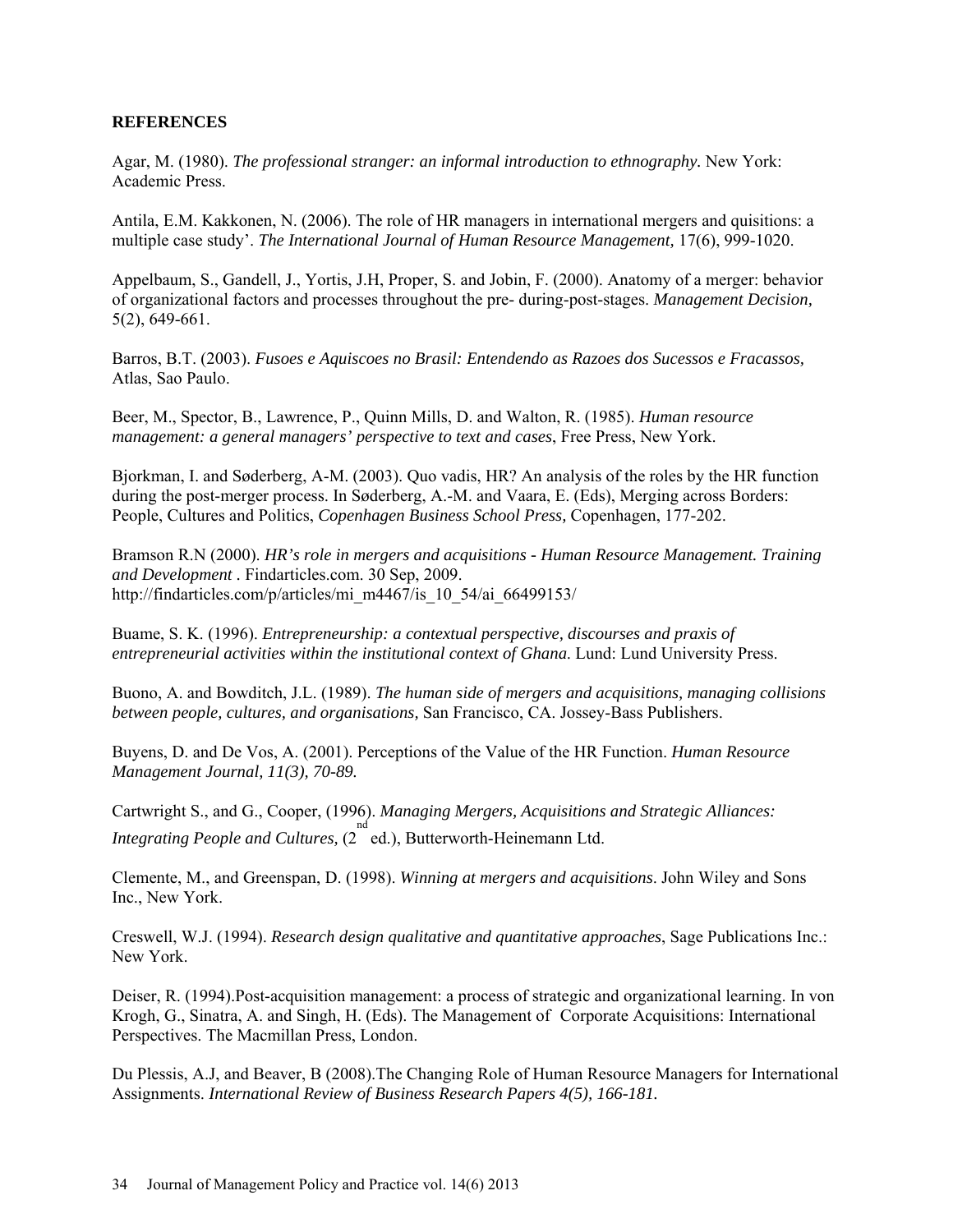Du Plessis, A. J., Venter, F., Prabhudev, N. (2007). IHRM and HRM: Two Sides of the Same Coin? *The International Journal of Knowledge, Culture and Change Management. 7(4), 59-68.* 

Flippo, E.B (1980). *Principles of Personnel Management.* New York. McGraw Hill Book Company.

Gall, E., (1991). Strategies for Merger Success. *The Journal of Business Strategy, 3, 26-29.*

Jacoby, S.M., Nason, E.N. and Saguchi, K. (2005). The role of the HR Executive in Japan and the United States: Employment Relations, Corporate Governance and Values. *Industrial Relations, 44(2), 207-41.*

Kane, B., Crawford, J. and Grant, D. (1999). Barriers to effective HRM. *International Journal of Manpower, Vol. 20 No. 8, pp. 494-515.*

Kane, B. and Palmer, I. (1995). Strategic HRM or managing the employment relationship? *International Journal of Manpower, 16(6) 6-21.*

Kelly, J. and Gennard, J. (1996). The Role of Personnel Directors on the Board of Directors. *Personnel Review, 25(1), 7-24.*

Kruger, W. and Muller-Stewens, G. (1994). Matching acquisition policy and integration style, in von Krogh, G., Sinatra, A. and Singh, H. (Eds), *The Management of Corporate Acquisitions*: International Perspectives. London: The Macmillan Press.

Marks, M.L. and Mirvis, P.H. (1998). *Joining forces: making one plus one equal three in mergers, acquisitions,* and alliances, Jossey-Bass Publishers, San Francisco.

Marshall, C., & Rossman, G. (1995). *Designing qualitative research* (Second Edn.). Newbury Park: Sage.

Nankervis, A., Compton, R. and Savery, L. (2002). Strategic HRM in Small and Medium Enterprises: a CEO's perspective? *Asia Pacific Journal of Human Resources, 4(2), 260-73.*

Overman, S. (1999). Learning your M&ABC's. *HR Focus, 76(8), 7-11.*

Pande, A. and K Krishnan, K. S (2007). Knotted forever. *Harvard Business Review*, *Jan/Feb 98, 76(1), 165-170.* 

Purcell, J. and Ahlstrand, B. (1994). *Human resource management in the multi-divisional company.* Oxford: Oxford University Press,

Risberg, A. (1997). Ambiguity and Communication in Cross- Cultural Acquisitions: Towards a Conceptual Framework, *Leadership & Organization Development Journal*, 5(1), 257-266.

Schuler, R.S. and Jackson, S.E. (2001). HR issues and activities in mergers and acquisitions. *European Management Journal, 19(3), 239-53.*

Schweiger, D.M. (2002). *M&A Integration a Framework for Executives and Managers*. New York, NY. McGraw-Hill.

Soderberg, A.-M., & Vaara, E. (2003). Introduction. In A.-M. Soderberg & E. Vaara (Eds.), Merging across borders: People, cultures and politics. Frederiksberg, Denmark: CBS Press.